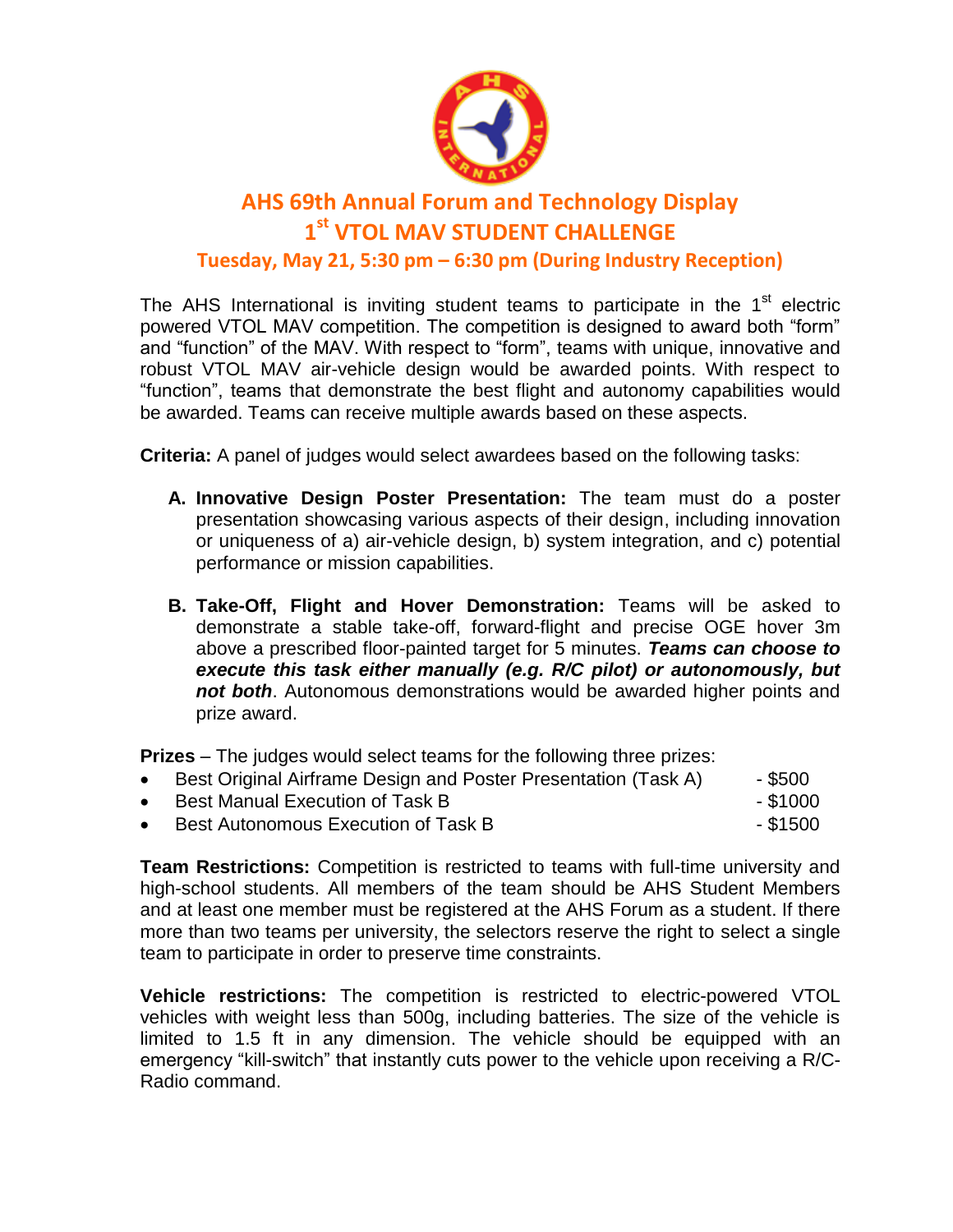

**Figure 1: Exhibit Hall Layout and Test/Competition Area**



**Figure 2: Zoom-In: Competition Area**